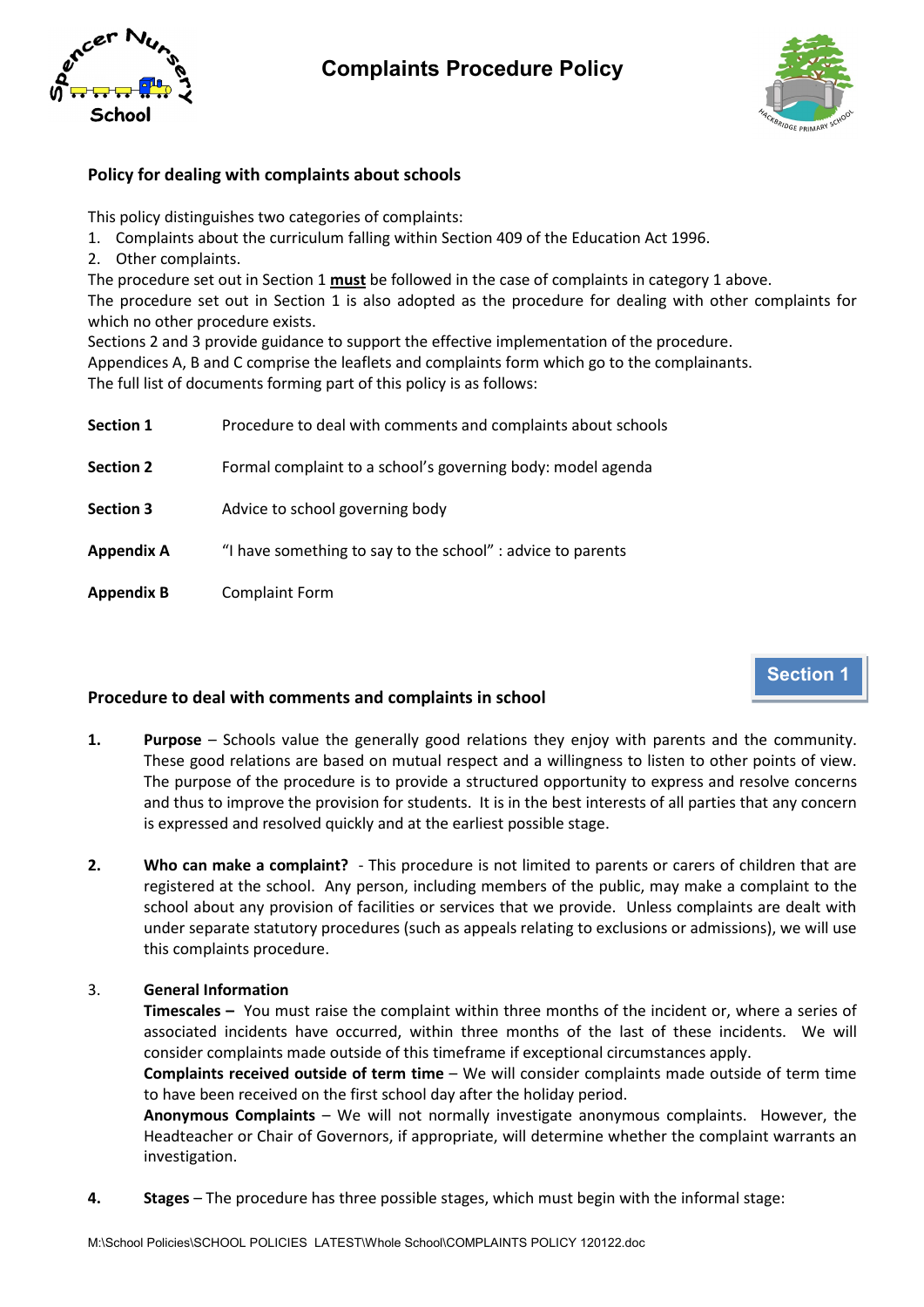- **Informal:** Most concerns/complaints are easily resolved informally by discussion with staff at the school; more difficult or complex concerns/complaints may take more than one discussion.
- **Stage 1 - Formal complaint to the Headteacher:** A formal complaint can be made to the Headteacher, usually after careful attempts have been made to resolve the matter informally.
- **Stage 2 - Formal complaint to the Governing Body:** If either party believes that the Headteacher has not dealt with the complaint properly or that the outcome is unreasonable, it can be referred to the Governing Body.

### **5. Informal**

• Hackbridge Primary School and Spencer Nursery School are happy to receive suggestions and compliments and talk about concerns that help them identify areas of success and areas in which they could improve. Where a concern is brought to our attention it can almost always be resolved with a single conversation. Sometimes an issue is more complex and will take more than one discussion to resolve. If you want to raise a concern with the school please either complete our 'Concern Form' available from the school office or telephone or email us.

### **6. Stage 1 - Formal complaint to the Headteacher**

- Occasionally, despite the best efforts of all parties, these discussions do not resolve the concern, which then may become a complaint. The complainant will be asked to confirm this in writing to the Head Teacher (see Appendix B : Complaint Form) and it will be formally acknowledged in writing. Within this response, the Headteacher will seek to clarify the nature of the complaint, ask what remains unresolved and what outcome the complainant would like to see. The Headteacher can consider whether a face to face meeting is the most appropriate way of doing this.
- The Headteacher may delegate the investigation to another member of the school's senior leadership team but not the decision to be taken. During the investigation the Headteacher (or investigator) will, if necessary, interview those involved and/or those complained of, allowing them to be accompanied if they wish. A written record of any meetings/interviews in relation to the investigation will be kept.
- At the conclusion of the investigation the Headteacher will provide a formal written response within seven school days of the date of receipt of the complaint. If unable to meet this deadline the complainant will be provided with an update and revised response date.
- The response will detail any actions taken and provide an explanation of the decision(s) made and the reason(s) for it.
- If the complaint is about the Headteacher or a member of the Governing Body, a suitably skilled governor will be appointed to complete the actions under point 6 above.

### **7. Stage 2 - Formal complaint to the Governing Body**

This would usually be made only if the complainant has:

- In the first instance, sought to resolve the concern through an informal approach to the school;
- Subsequently made a formal complaint to the Headteacher and is dissatisfied with the outcome and wishes to take the matter further.
- The governing body has a complaints committee whose responsibility it is to hear and decide about formal complaints about the curriculum that have not been resolved at the informal or first stage of this procedure. This procedure can also be used to deal with complaints where no other procedure exists.
- The complainant should write to the governing body clerk at the school, via the school office, requesting a meeting of the complaints committee. Enclosed with the letter should be a copy of the written complaint form (Appendix B) submitted at the first stage, indicating which matters remain unresolved. **No new complaints may be included**.
- The governing body clerk will immediately contact the complaints committee clerk nominated by the governing body as part of their committee arrangements. The complaints committee clerk is responsible for making all arrangements for the meeting, including time and place. The complaints committee clerk will immediately send the text of the formal complaint to the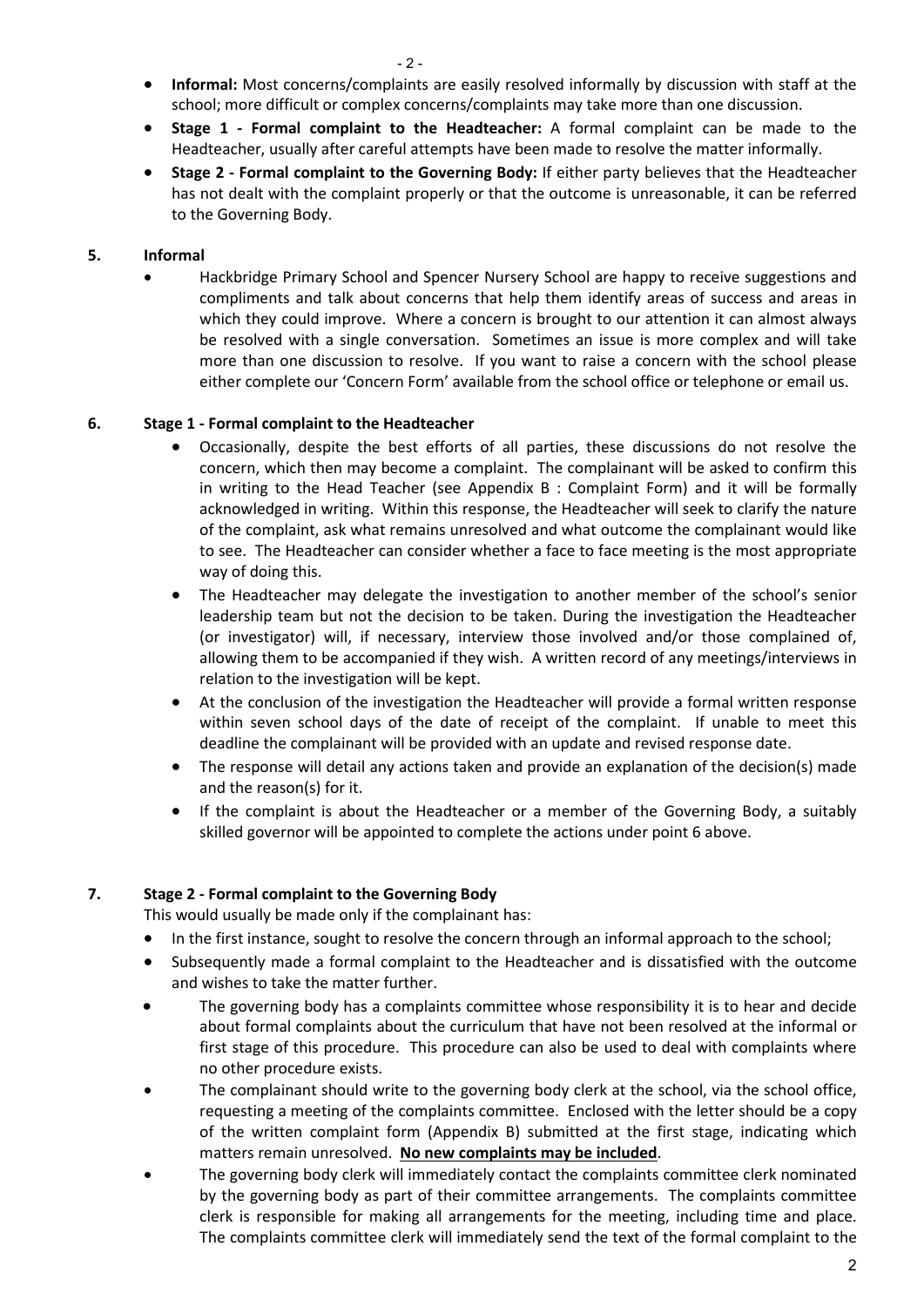Head Teacher and chairperson of governors. The school may have up to 10 schools days from receipt of this notification to submit its response to the complaints committee clerk.

- The meeting will be arranged as soon as possible setting a date within 15-30 school days of receipt of the complainant's request for a formal meeting. If this is not possible, the clerk will provide an anticipated date and keep the complainant informed. The complainant will be informed, in writing, of the date of the meeting.
- If the complainant rejects the offer of three proposed dates, without good reason, the clerk will decide when to hold the meeting. It will then proceed in the complainant's absence on the basis of written submissions from both parties.
- Any documents from either the complainant or the Head Teacher to be considered by the committee, and the names of any witnesses who might be called must be received by the complaints committee clerk at least seven school days before the meeting.
- Copies of all papers submitted plus the agenda will be sent to the complaints committee members, complainant, Head Teacher, chairperson of governors at least five school days before the meeting date. The Head Teacher will copy relevant papers to any member(s) of staff named in the complaint.
- The committee will not review any new complaints at this stage or consider evidence unrelated to the initial complaint to be included.
- The complaints committee will consist of at least three governors with no prior involvement or knowledge of the complaint. Prior to the meeting, they will decide amongst themselves who will act as the Chair of the complaints committee. If there are fewer than three governors at the school available, the clerk will source any additional, independent governors through another local school of the Local Authority School Governance Services Team in order to make up the committee.
- The committee will decide whether to deal with the complaint by inviting parties to a meeting or through written representations, but in making their decision they will be sensitive to the complainant's needs. The complaint will be considered on the basis of the papers they receive and what is said at a meeting if held.
- The complainant may bring a friend, supporter or interpreter to the meeting.
- The Head teacher may bring a friend or a professional representative.
- If teachers or other members of staff are asked by the Head Teacher to be present at a complaints committee meeting, they have a right to bring a friend or professional representative.
- It is not appropriate for a child/pupil to attend.
- Representatives from the media are not permitted to attend.
- The meeting will be held in private.
- Electronic recordings of meetings or conversations are NOT permitted unless a complainant's own disability or special needs require it. Prior knowledge and consent of all parties attending must be sought before meetings or conversations take place. Consent will be recorded in any minutes taken.
- In the event of either party not attending the meeting, the chairperson has discretion to proceed or to adjourn at any stage.
- The complaints committee chair controls the meeting and will aim to complete all the business at a reasonable hour without the need to adjourn to another day. It is important that all participants help by being clear about the points they wish to make, by keeping to the point, and by being courteous throughout.
- The committee can:
- a) uphold the complaint in full,
- b) uphold it in part, or
- c) dismiss it
	- In complex cases they may wish to give a complex response.
	- If the complaint is upheld in whole or in part, the complaints committee will decide on the appropriate action to be taken to resolve the complaint and, where appropriate, recommend changes to the school's systems or procedures to prevent similar issues in the future.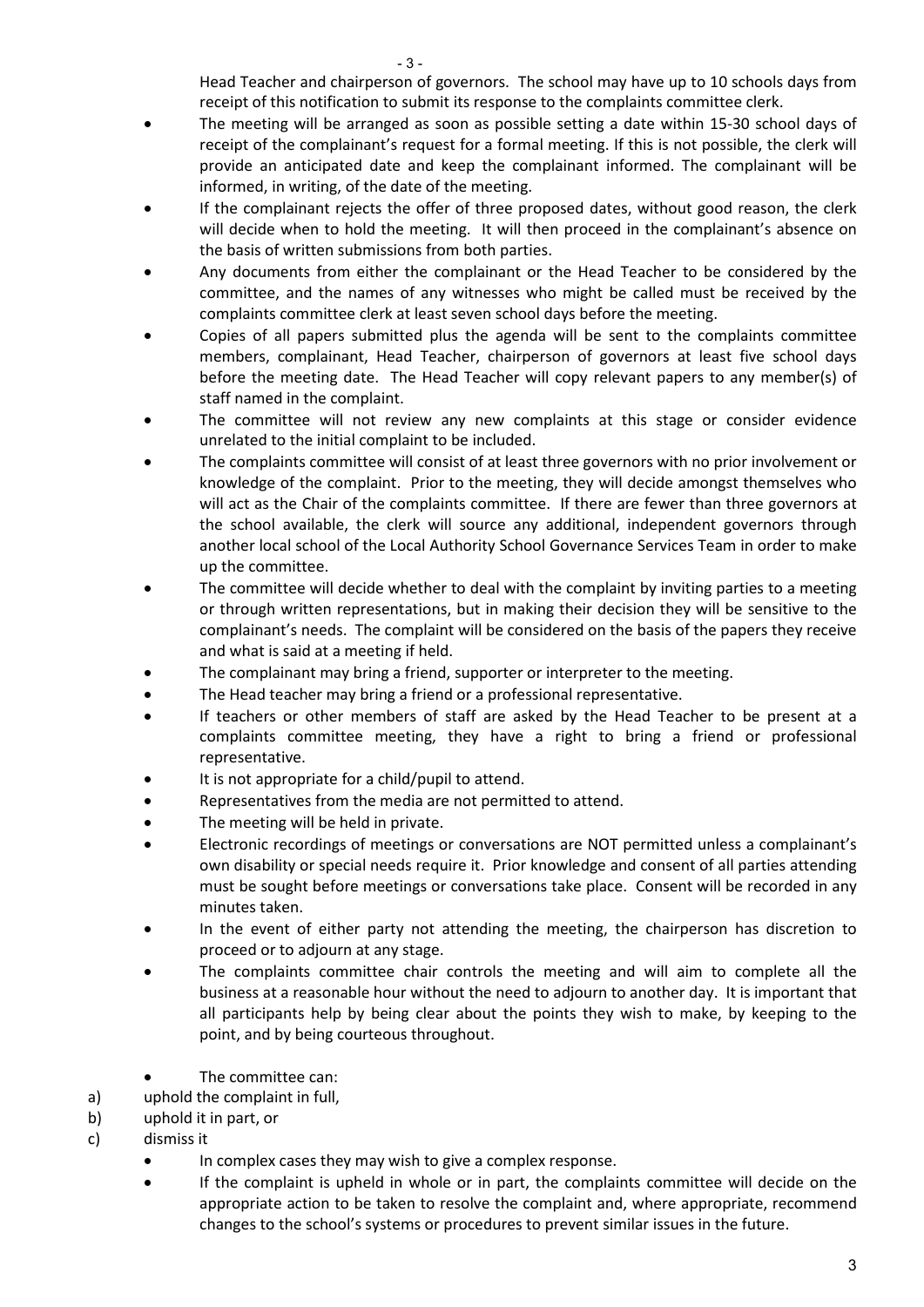- The Chair of the complaints committee will provide the complainant, Head Teacher, and chairperson with a full explanation of their decision and the reason(s) for it, in writing, within seven school days of the meeting. The Headteacher will copy relevant papers to any member(s) of staff named in the complaint.
- The letter to the complainant will include details of how to contact the Department for Education if they are dissatisfied with the way their complaint has been handled by the school.

### **8. Next Steps**

If the complainant believes the school did not handle their complaint in accordance with the published complaints procedure or they acted unlawfully or unreasonably in the exercise of their duties under education law, they can contact the Department for Education after they have completed Stage 2.

The Department for Education will not normally reinvestigate the substance of complaints or overturn any decisions made by the school. They will consider whether the school has adhered to education legislation and any statutory policies connected with the complaint.

The complainant can refer their complaint to the Department for Education online at: [www.education.gov.uk/contactus](http://www.education.gov.uk/contactus) by telephone on : 0370 000 2288 or by writing to: Department for Education Piccadilly Gate Store Street Manchester M1 2WD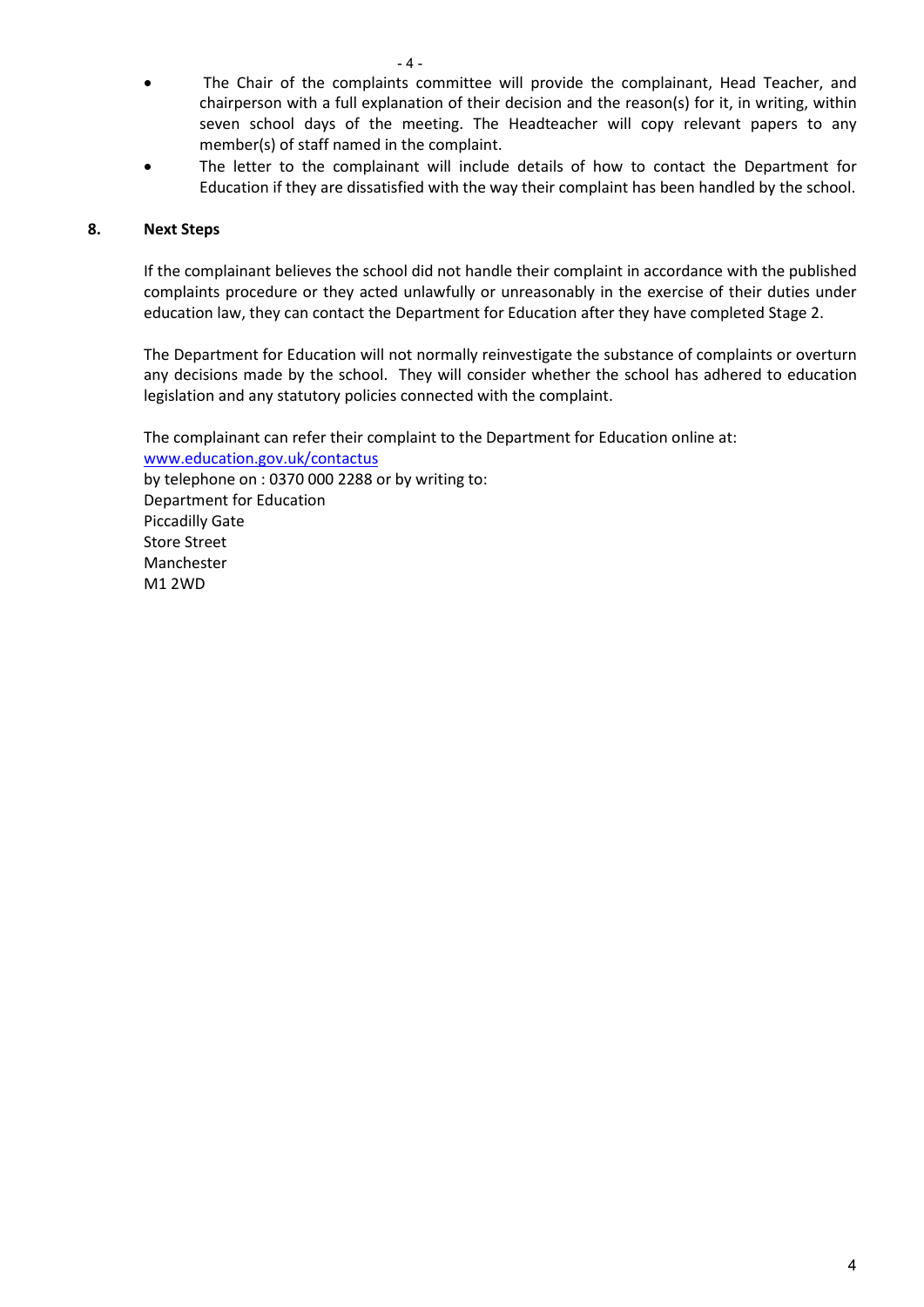### **Formal complaint to a school's governing body : Model Agenda**

- 1. Apologies
- 2. To consider members' declaration of interests, entitlement to vote and any requirements to withdraw from the meeting.
- 3. To confirm the order of the procedure
- 4. To agree whether the decision will be conveyed orally to all parties at the end of the meeting (as well as in writing afterwards)
- 5. Invitation to complainant and Headteacher to join meeting and introduction to governors
- 6. Introduction and explanation of the procedure
- 7. To note the role of the clerk at the meeting
- 8. Complainant's presentation and witnesses and questions to both by Headteacher and/or governors
- 9. Headteacher's response and witnesses and questions to both by complainants(s) and/or governors
- 10. Any further questions or points from any of the parties
- 11. Opportunity for summing up by the Headteacher
- 12. Opportunity for summing up by the complainant
- 13. Summing up by the chairperson
- 14. Complainant and Headteacher leave the meeting
- 15. To decide on the complaint. The committee can:
	- uphold the complaint in full,
	- uphold it in part, or
	- dismiss it
- 16. To consider whether and how to refer issues of principle of general practice to another forum, such as the governing body, or to an individual such as the headteacher.
- 17. To inform the complainant and the Headteacher of the governing body's decision and further rights of representation (if agreed at 4 above).
- 18. Confidentiality: to consider whether any items are confidential and should therefore not be available to persons wishing to inspect governing bodies papers.

### **Section 3**

### **Advice to school governing bodies on the handling of complaints**

### **1. The Role of the Governing Body**

A key role of the governing body is to influence the ethos of the school, its general atmosphere and philosophy. This influence carries with it an equivalent responsibility to support the Headteacher and the staff and to ensure fairness to them as well as to pupils

### **2. School Procedures**

In order to fulfil its role, as outlined above, the governing body should establish that there are clear procedures and structures for dealing with concerns and complaints within the school, and that these are widely understood and accepted for use by all school staff, including support staff and governors. It should be clear to all concerned as to who will deal with complaints, and what will happen at each stage. For example, a later stage in the informal arrangements might involve a school governor or other person nominated by the governing body.

Every effort should be made to deal with any complaint quickly. Experience has shown that this is beneficial for all concerned and it lessens the likelihood of the complainant adding further complaints about the way in which his/her complaint has been handled. A complaint well handled can result in a complainant having more confidence in a school than he/she had before making the complaint.

### **3. Governing Body Complaints Committee**

### **3.1 Role**

The Committee has the power to make decisions on behalf of the governing body and may:

- uphold the complaint,
- uphold it in part, or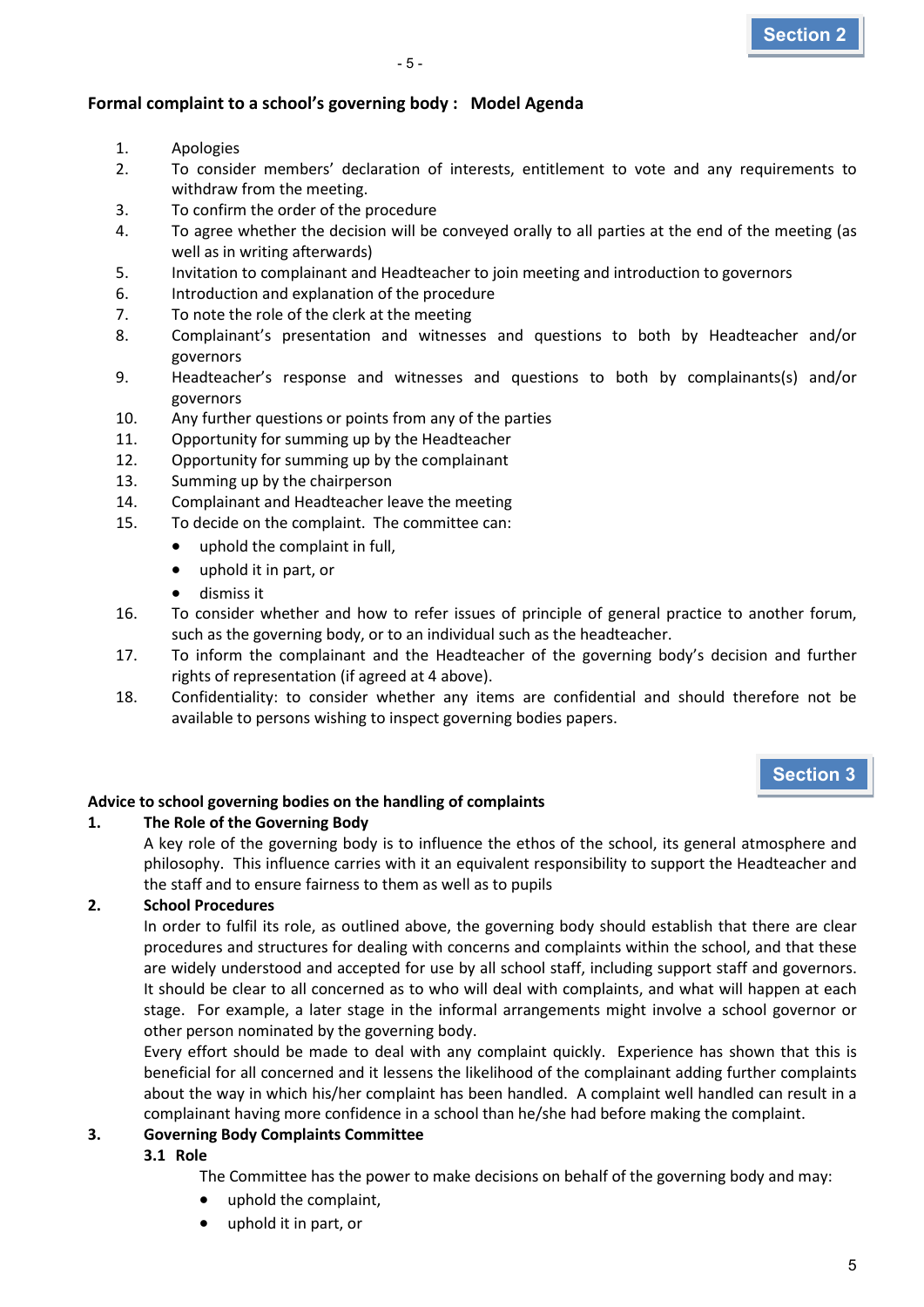• dismiss it

Where the issue under consideration does not fall within this remit of the Committee, the members may still wish to make recommendations.

The complaints committee will be made up of at least three governors from the governing body with no prior involvement or knowledge of the complaint. The composition of this committee should be considered carefully. Dealing with any complaints that reach this stage is likely to be challenging but careful planning early on can avoid unnecessary complications. Consider the following:

### **3.2 Membership**

The most important point to remember is that any complaints committee member should not have had precious significant involvement with the complaint. For example, it would be better not to appoint

- a governor who may have been involved in dealing with the complaint;
- a parent- or teacher governor who is likely to have significant involvement with th complaint;
- a governor who has been involved in any mediation at the informal stage.

Whoever is appointed should be prepared to attend a meeting at short notice.

A minimum of three governors (excluding the Headteacher) form the complaints committee. Substitutes should be appointed to take the place of any committee member who might be unavailable. The minutes of the Autumn Term governors meeting should show the makeup of the complaints committee. The complaints committee clerk will then be clear about whom to call from a list.

### **3.3 Committee Chair**

A chairperson for the complaints committee will be appointed in advance of the complaints meeting. This avoids uncertainty all round and allows the chairperson to take control of the situation before the meeting as well as during and after it.

Previous experience of chairing a meeting is preferable. Governors should be aware that these meetings can be difficult and that the unexpected frequently occurs.

### **3.4 Clerk**

The committee clerk will be appointed by the governing body. A decision about this should be made at the same time as the appointment of the committee.

The clerk will draw up the agenda and make all the necessary arrangements for the meeting.

### **4. Complaints Committee Meeting**

### **4.1 Before a meeting**

A copy of the agenda, the complaint, and any written response from the Headteacher will be sent to the complaints committee members and (if not a complaints committee member) the chairperson of governors at least five school days before the meeting. Each member must immediately read the papers to check that they have no significant involvement with the case under consideration, but should not discuss it with anyone else. If they need to withdraw from the committee the clerk will organise a substitute. It is essential to withdraw at this stage so that a substitute can be arranged. Written material is seen by everyone in attendance, provided it does not breach confidentiality or any individual's rights to privacy under the General Data Protection Act 2018 (GDPR).

### **4.2 Practical arrangements**

The tone of an evening is often set by what happens when the complainant first arrives for the meeting. Therefore it is worth the chairperson considering the following:

- What time will participants be asked to arrive?
- Who will greet participants when they arrive?
- Will anyone wait with them?
- Where will other people wait? (Separate places for complainants and school representatives may be advisable).
- Will there be any refreshments provided?
- Where will the meeting take place?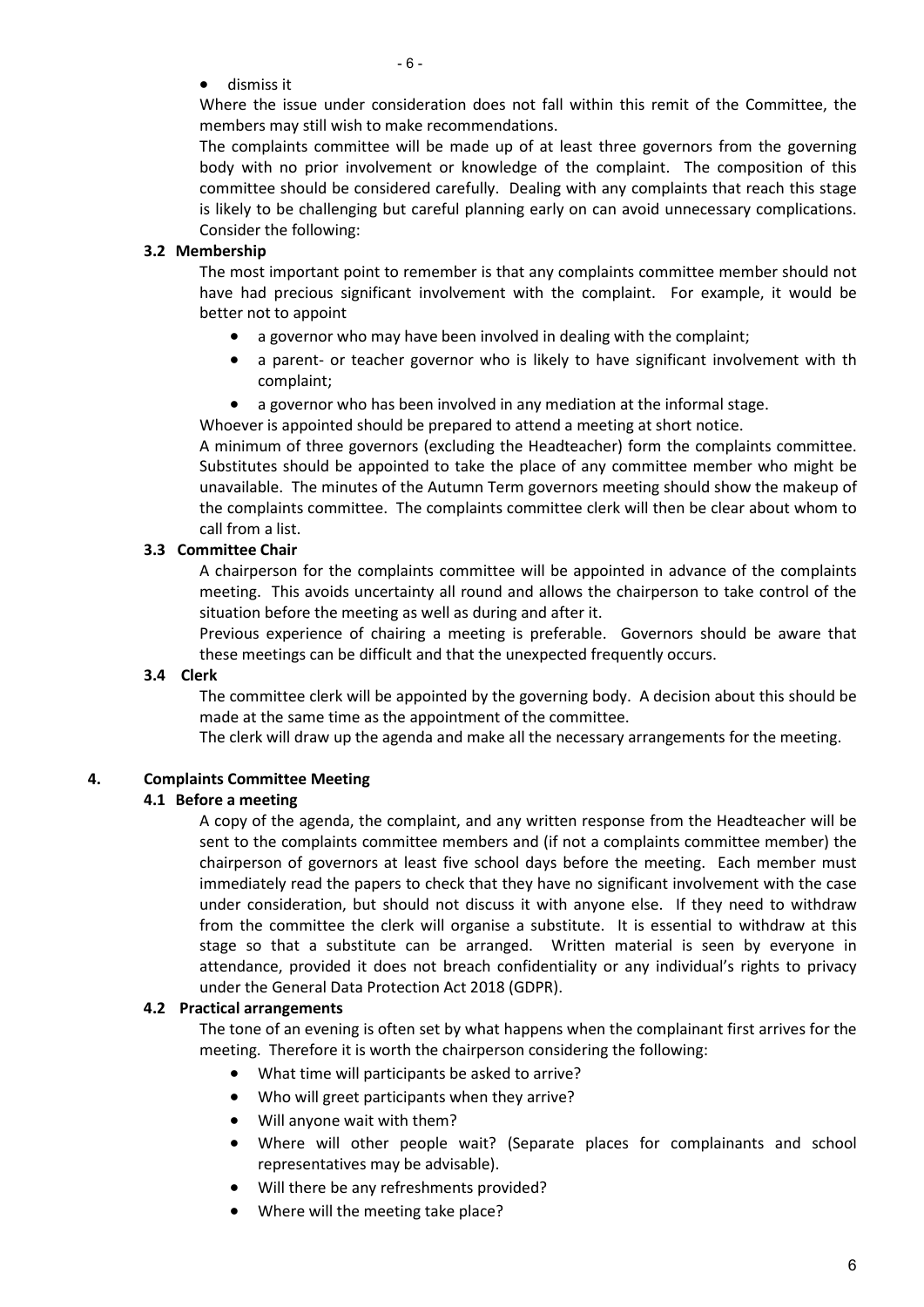- How will the meeting room be arranged? (Small informal arrangements are usually best).
- What route will the complainant and school representatives take to the meeting room?
- Does the complainant need an interpreter?

### **4.3 The meeting**

The agenda is based on advice given by the Council of Tribunals and sets out the procedure to be used at the meeting.

The same rules apply as for other committee meetings of governors. For example, governors are not bound to accept tabled papers and may adjourn if they feel that they need time to consider an unexpected issue, including procedure issues.

### **4.4 Chairperson's role**

### **4.4.1 During the meeting**

- Take control of the meeting with confidence; use your judgement to move the meeting on when necessary and aim towards a resolution by coming to a conclusion on the written and oral evidence presented at the meeting.
- Ensure the meeting is minuted.
- Convey to all concerned that you are acting impartially by treating all participants with respect and courtesy.
- The committee and the clerk will be present throughout the meeting.
- The complainant and the Headteacher (with their friends/ advocates) will be invited in and asked to leave together.
- At the discretion of the chairperson witnesses will be invited to join the meeting when their input is required and to leave immediately afterwards.
- It is not appropriate for a child/pupil to attend or a member of the media.
- Having ascertained the names of all those waiting outside the meeting room, start the meeting by agreeing with the committee who should be invited to speak to the committee and in what order; at no time should the complainant, Headteacher or a witness be able to talk to committee members without both the complainant and headteacher being present; these arrangements may have to be modified if one or more of the parties have absented themselves from the meeting.
- If witnesses are waiting, the chairperson should try to ensure that they are called in due course if required or sent home early if it becomes apparent that they will not be seen.
- Once the main participants have joined you, explain the evening's proceedings (see below).
- Begin to hear the complaint being firm about keeping to the agenda and reminding participants as necessary about the procedure; e.g. if interruptions occur.
- Bear in mind that all participants will be under stress; treat all participants equally and sensitively.

### **4.4.2 Explaining the proceedings**

- Introduce the people round the table.
- Explain that the agenda will be followed.
- Run down the items briefly and let the participants know if they will be able to hear the decision at the end of the meeting.
- If the complaint is complex and there are some aspects of it that fall outside the committee's remit, clarify this and explain exactly which aspects of the complaint can be addressed by the committee; later, you may wish to advise the complainant as to how best to follow up any complaint that could not be dealt with by the committee. Alternatively, the committee may wish to consider making representations to the responsible authority for those areas that fall outside its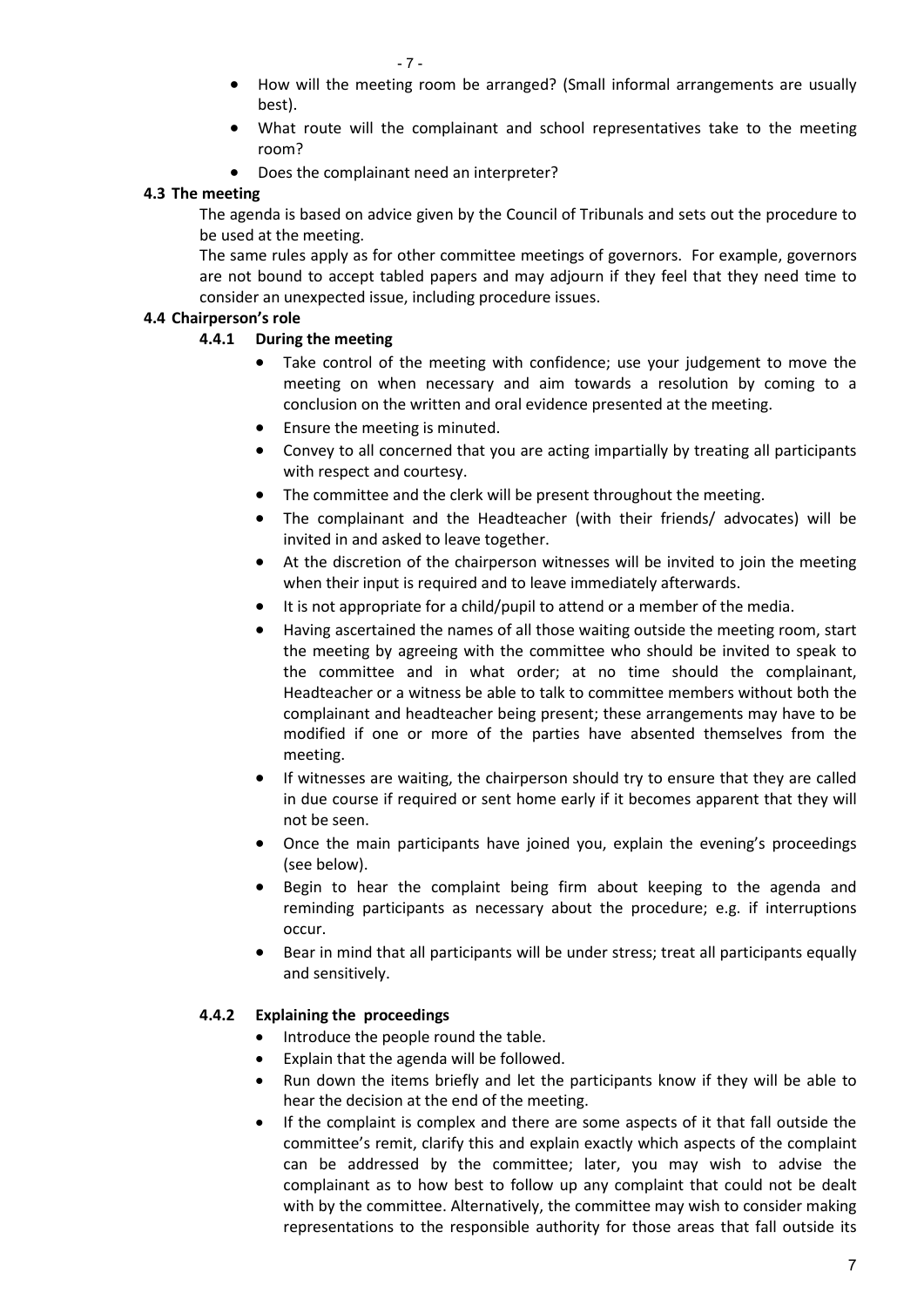- 8 -

remit.

- Make it clear that although you want to be as informal as possible, you will keep to the agenda as this will allow everyone to have a fair hearing.
- Explain, for example, that you will hear the complainant speak without interruption and then ask the Headteacher and complaints committee members to ask any questions to clarify any issues raised; then the Headteacher's response will be heard, again without interruption, and there will be an opportunity for the committee and the complainant to ask any questions about what has been said and so on.
- Indicate any time limits that you would like to adhere to.

### **4.4.3 Concluding the discussion**

- It is important that all the participants feel that they have had every opportunity to be heard but if they are beginning to repeat themselves you can move the meeting on by proceeding to the summing up. The complainant and the Headteacher are then invited to sum up if they wish but if the issues are clear, formal summing up may not seem to be appropriate. Confirm the arrangements for the participants to receive the decision of the meeting.
- After the complainant and Headteacher have left, write down the decision of the committee with the reasons for it so this can be accurately recorded in the minutes.
- If the participants are invited back to hear the decision, make it clear to all parties that no further discussion is possible

### **6.4.4 The decision letter and minutes**

- The complaints committee clerk sends a copy of the decision letter to the complainant, headteacher and chairperson of governors
- The complaints committee clerk writes the minutes and sends them to the Chair of the Complaints Committee for confirmation. The clerk will then send them to the complainant, complaints committee, the Headteacher, Chair of Governors and the governing body clerk. The minutes record the procedure followed, the decision reached and any recommendations made.
- It is usual for all documents relating to a complaint to be kept confidential.

### **6.5. After the meeting**

The chairperson needs to ensure the clerk has properly collated all papers given to the committee and these should be securely shredded. One copy of all the documents should be kept by the school in a confidential file for the appropriate retention period.

| <b>First Adopted by Governors:</b> | <b>June 2016</b> |
|------------------------------------|------------------|
| <b>Reviewed:</b>                   | January 2022     |
| <b>Next Review:</b>                | January 2025     |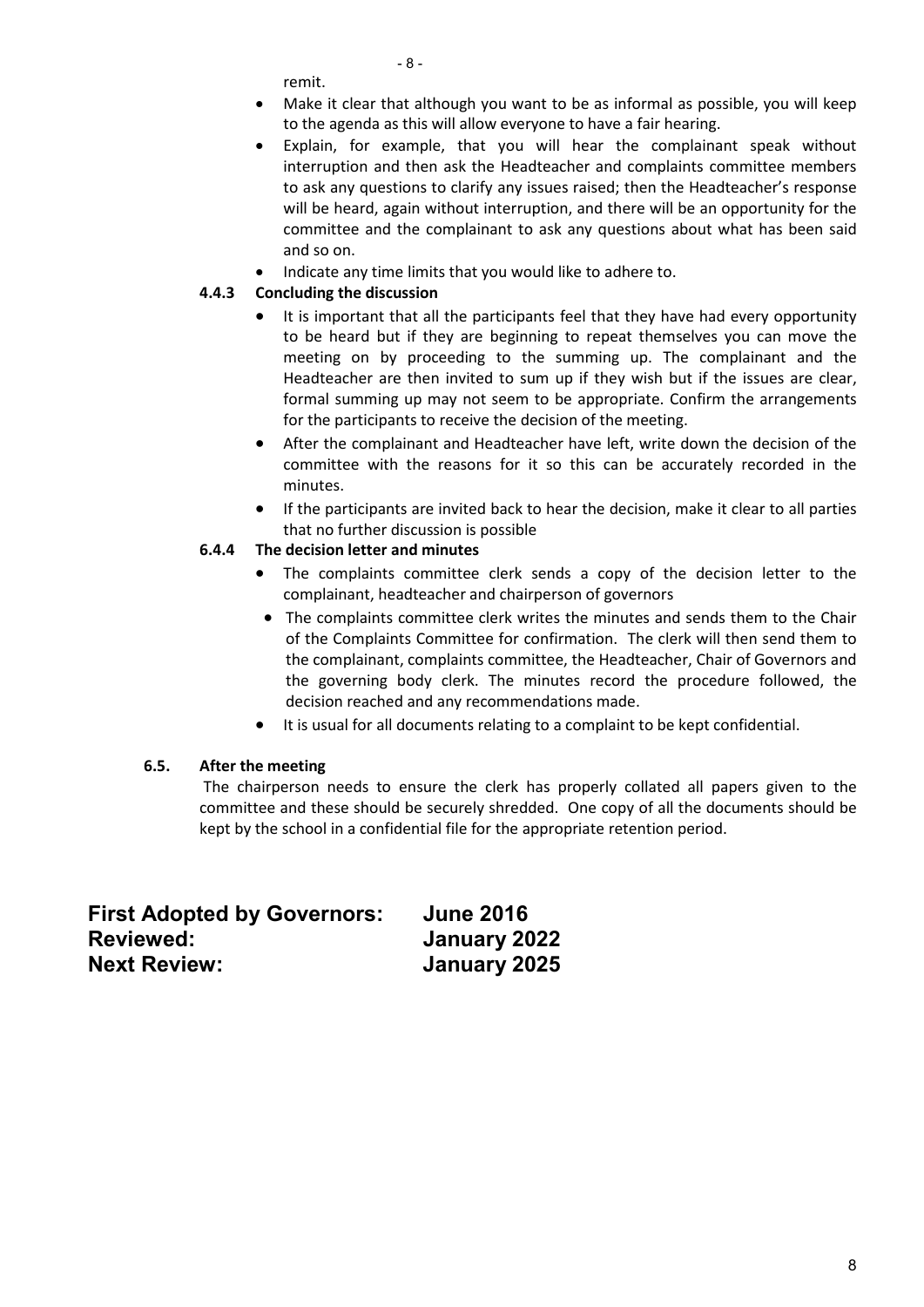#### **I have something to say to the School**

#### **Introduction**

Often parents and other members of the public would like schools to know their views. Sometimes there are meetings when this is possible. On other occasions a personal comment is more appropriate. Communication, written or spoken, is valued as part of the partnership between home and school. Cooperation between parents, staff and governors leads to a shared sense of purpose and a good atmosphere in school. Here are some of the questions we frequently receive.

#### **Should I pay a compliment?**

Certainly. Those at the school are always pleased to learn that things have gone well and compliments are appreciated.

#### **Should I tell them my concerns?**

Definitely. All members of staff want to know as soon as possible if something concerns you or your child. They can then investigate and give you a response. If need be, they can also take steps to remedy a situation. Misunderstandings can be cleared up. An apology can be given if something is found to be wrong. Everyone benefits from the speedy resolution of difficulties and from suggestions for improvement.

#### **Should I complain?**

Yes, if you believe that something is seriously wrong. Your view can then be considered and an investigation can establish whether there is something wrong which needs to be corrected. The school's response will be based on the governors' agreed policy and will seek to be fair to all concerned. Writing down your complaint helps to clarify exactly what you are complaining about.

#### **Who do I contact?**

That depends on the particular situation. Often the teacher is able to deal with the matter. More serious problems will require the attention of a senior member of staff or the headteacher. Mutual courtesy is to be expected and ensures that things go smoothly. There should always be discussion in the hope of solving difficulties informally. Most problems are solved in this way. Certain specific complaints (e.g. about admissions to school) are dealt with separately.

#### **What if the matter is still unresolved?**

It will be necessary to write to the school to inform them about this. In response the school may invite you to a meeting to talk together about it. The school may arrange for a suitable mediator to be present. If the matter remains unresolved, you may decide to make a formal complaint to the governing body.

#### **What is a complaint?**

It is an expression of serious dissatisfaction. This could be about an event that has happened, failed to happen, or the way in which something was handled. You can obtain a copy of your school's full complaints procedure from the school.

#### **Who will deal with my complaint?**

At first, school staff will respond, and others may assist. If you proceed further with your complaint, a committee of governors (not previously involved with the case) will listen carefully to both sides before reaching an independent decision.

#### **How do I make a formal complaint to the governing body?**

You submit a copy of your complaint in writing to the clerk of governors, including a request for a formal hearing. You cannot introduce new or different complaints at this stage. You will receive an acknowledgement within five school days. A meeting will follow, with all the relevant paperwork having been circulated at least five school days in advance to everyone involved. You (accompanied by a friend or supporter) will be invited to speak to the committee and to ask and answer questions. The committee normally allows witnesses to attend part of the meeting. A governing body may decide not to consider a complaint about something which occurred more than three months previously.

#### **What happens next?**

You will be informed in writing of the committee's decision. If you believe that the complaint has not been properly and fairly dealt with by the governing body, you can contact the Department for Education (details in the main complaints policy document).

#### **Remember**

This whole process exists so that your views, and the views of others, can be heard. You have rights. Pupils have rights. Staff and governors have rights. The aim is that the complaint should be properly and fairly dealt with. Communications with school are frequent and are welcome. The later stages of the complaints procedure are used rarely but remain part of the response to compliments, concerns and complaints.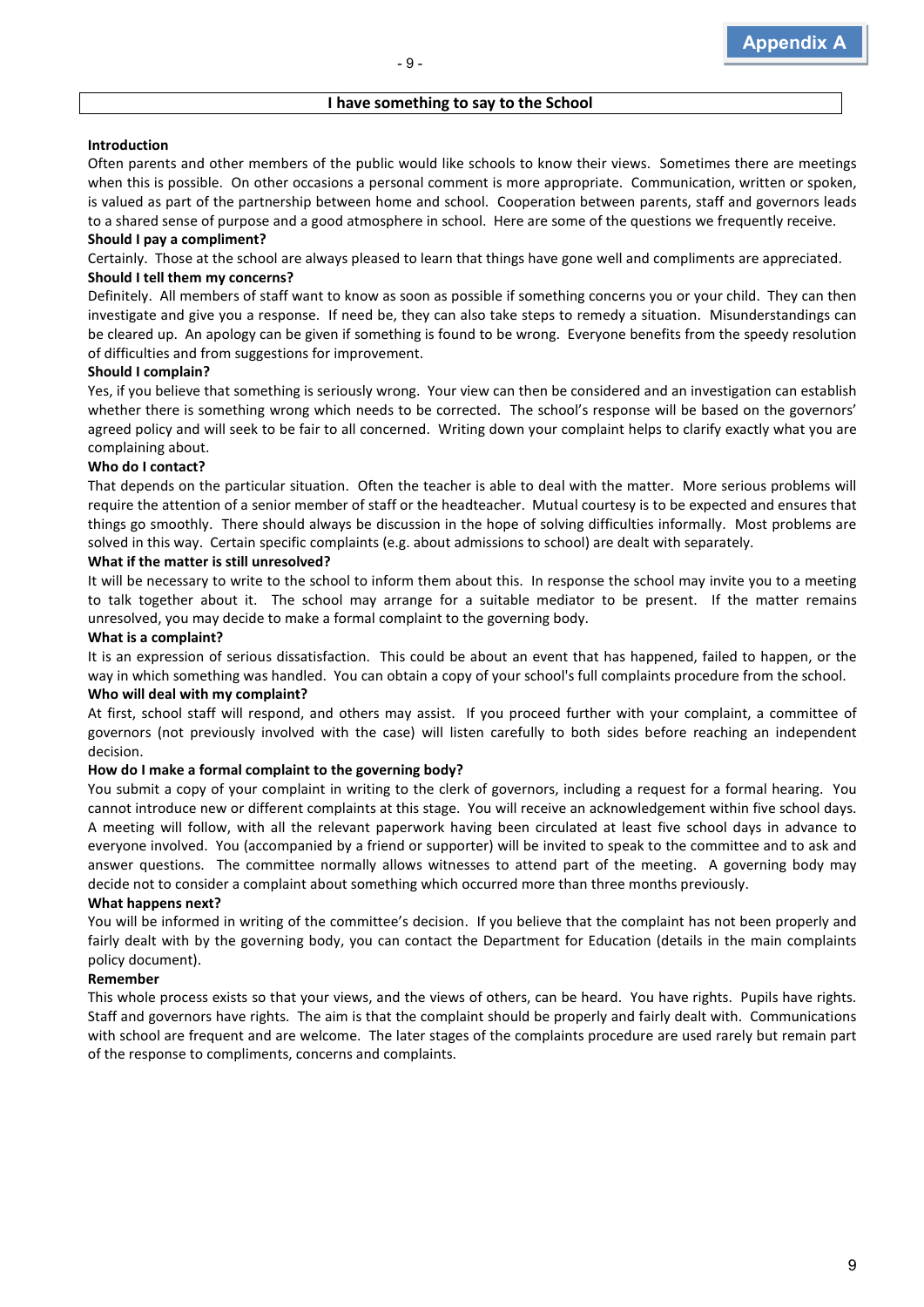# **Hackbridge Primary School and Spencer Nursery School School Complaint Form**

*Please complete this form and return it to the Headteacher who will acknowledge its receipt and explain what action will be taken.*

| <b>Your Name:</b>                                                                                                                      |
|----------------------------------------------------------------------------------------------------------------------------------------|
| <b>Pupil's Name and Class (if relevant):</b>                                                                                           |
| Your relationship to the pupil (if relevant):                                                                                          |
| Your address:                                                                                                                          |
|                                                                                                                                        |
| Postcode:                                                                                                                              |
| Day time telephone number:                                                                                                             |
| Evening telephone number:                                                                                                              |
| Plese give concise details of your complaint, including dates, names of witnesses etc to allow the matter to<br>be fully investigated: |
|                                                                                                                                        |
|                                                                                                                                        |
|                                                                                                                                        |
|                                                                                                                                        |
|                                                                                                                                        |
|                                                                                                                                        |
|                                                                                                                                        |
|                                                                                                                                        |
|                                                                                                                                        |
|                                                                                                                                        |
|                                                                                                                                        |
|                                                                                                                                        |
|                                                                                                                                        |
| You may continue on a separate sheet of paper or attached additional paperwork. Please state number of                                 |

*additional pages attached:*

10